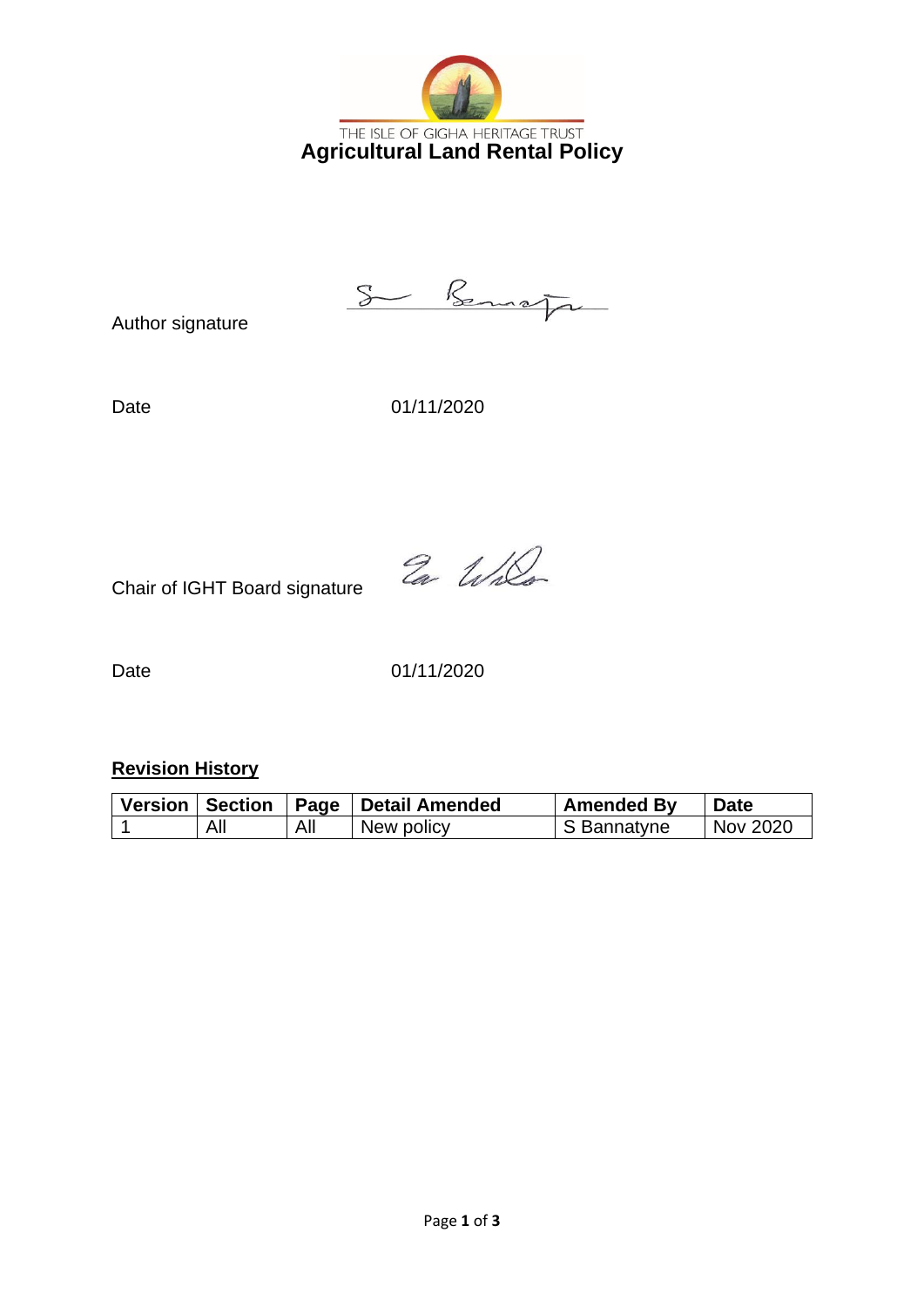

## **I. Introduction**

This policy outlines the criteria for the Isle of Gigha Heritage Trust directors and staff when evaluating the condition of agricultural land.

Tenancies will only commence once an improvement plan has been submitted by a prospective tenant and approved by IGHT.

All tenants of agricultural land will be subject to a review 2 years prior to the end of their tenancy. This will allow IGHT to evaluate the land in relation to its condition at the start of the tenancy. If there are significant issues highlighted at this stage, the tenant will have one year to address them. The second review will determine whether notice is served on the tenancy or whether the tenancy will be renewed.

### **Example of a 5-year tenancy:**

Year 1: condition of land is documented and scored by IGHT prior to tenancy commencing

Year 3: review and evaluation by IGHT; report results to tenant

Year 4: review and evaluation by IGHT; report results to tenant; serve notice if applicable

Year 5: terminate or renew tenancy

Images from IGHT's drone camera will document the condition of the land at the start, middle and at the end of the tenancy. These images will be used in the evaluation process. Images will be made available to the tenant.

An increased score is expected at every evaluation.

NB: If no improvement plan is submitted by any prospective tenant, only a one-year lease will be offered.

### **II. Scoring and Criteria**

A score between 1 and 5 will be awarded to the tenant. The full criteria is shown in Appendix A.

The lowest score will be awarded if the tenant has not carried out any improvements to the land. The tenancy will be terminated at the end of term, or sooner if the tenant wishes to give notice.

The highest score will be awarded if the tenant has made major improvements to the land. The tenancy will be renewed for another term.

### **III. Tenant Right to Appeal**

The tenant will have a right to appeal the final decision if they can produce evidence of why improvements were not made and can provide a detailed improvement plan to support their appeal. An independent agent will be appointed for any disputes between IGHT and the tenant.

Please also refer to 'Agricultural Land Checklist'.